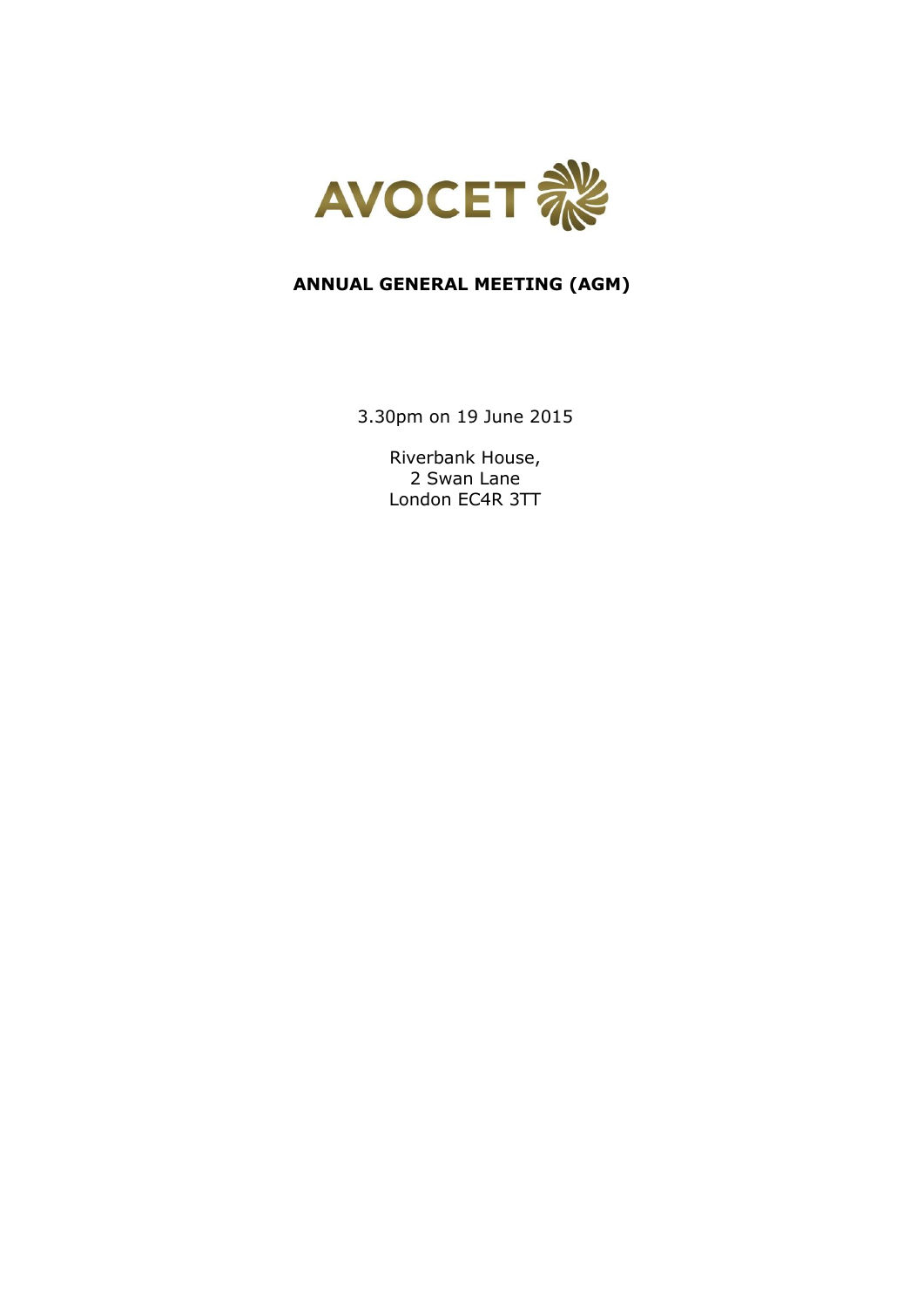# **ANNUAL GENERAL MEETING (AGM) NOTICE OF MEETING**

Notice is hereby given that the Annual General Meeting of Avocet Mining PLC will be held at the offices of Field Fisher Waterhouse LLP at Riverbank House, 2 Swan Lane, London EC4R 3TT on 19 June 2015 at 3.30pm for the transaction of the following business.

You will be asked to consider and vote on the resolutions below. Resolutions 1 to 10 will be proposed as ordinary resolutions, and resolutions 11 and 12 will be proposed as special resolutions.

The Board recommends that you vote for resolutions 1 to 12 inclusive.

# **Ordinary Resolutions:**

- 1. To receive the Company's accounts and reports of the Directors and auditors for the year ended 31 December 2014.
- 2. To receive and approve the Directors' remuneration report for the year ended 31 December 2014.
- 3. To re-appoint R P Edey as Director who has offered himself for re-election.
- 4. To re-appoint B Rourke as Director who has offered himself for re-election.
- 5. To re-appoint G Wylie as Director who has offered himself for re-election.
- 6. To re-appoint D C Cather as Director who has offered himself for re-election.
- 7. To re-appoint A M Norris as Director who has offered himself for re-election.
- 8. To re-appoint Grant Thornton UK LLP of Grant Thornton House, Melton Street, Euston Square, London NW1 2EP as auditors of the Company to hold office from the conclusion of this Annual General Meeting until the conclusion of the next general meeting at which accounts are laid before the Company.
- 9. To authorise the Board to determine the auditors' remuneration.
- 10. That, in substitution for any existing authority under section 551 of the Companies Act 2006 (the "Act"), the Directors be and are hereby generally and unconditionally authorised for the purposes of that section to exercise all the powers of the Company to allot equity securities (as defined in section 560 of the Act) up to a maximum aggregate nominal amount of £3,480,761 representing 33.3 per cent of the issued share capital of the Company excluding treasury shares, such authority to expire, unless renewed, varied or revoked, at the earlier of 15 months from the passing of this resolution and the end of the next AGM of the Company but the Company may, before this authority expires, make an offer or agreement which would or might require equity securities to be allocated after such authority expires and the Directors may allot equity securities pursuant to such offer or agreement as if the authority conferred hereby had not expired.

# **Special Resolutions:**

- 11. That, subject to the passing of resolution 10 above, in accordance with section 570 of the Act, and in substitution for any existing authorities under that section, the Directors be given power until the earlier of 15 months from the passing of this resolution and the end of the next AGM of the Company to allot equity securities (as defined in section 560 of the Act) for cash pursuant to the authority conferred on the directors for the purposes of section 551 of the Act by the passing of resolution 10 above as if the pre-emption rights set out in section 561 of the Act did not apply to such allotment, provided that such authority shall be limited to:
	- (a) the allotment (other than pursuant to paragraph (b) below) of equity securities up to an aggregate nominal amount of  $£522,637$ , being five per cent of the issued equity share capital of the Company; and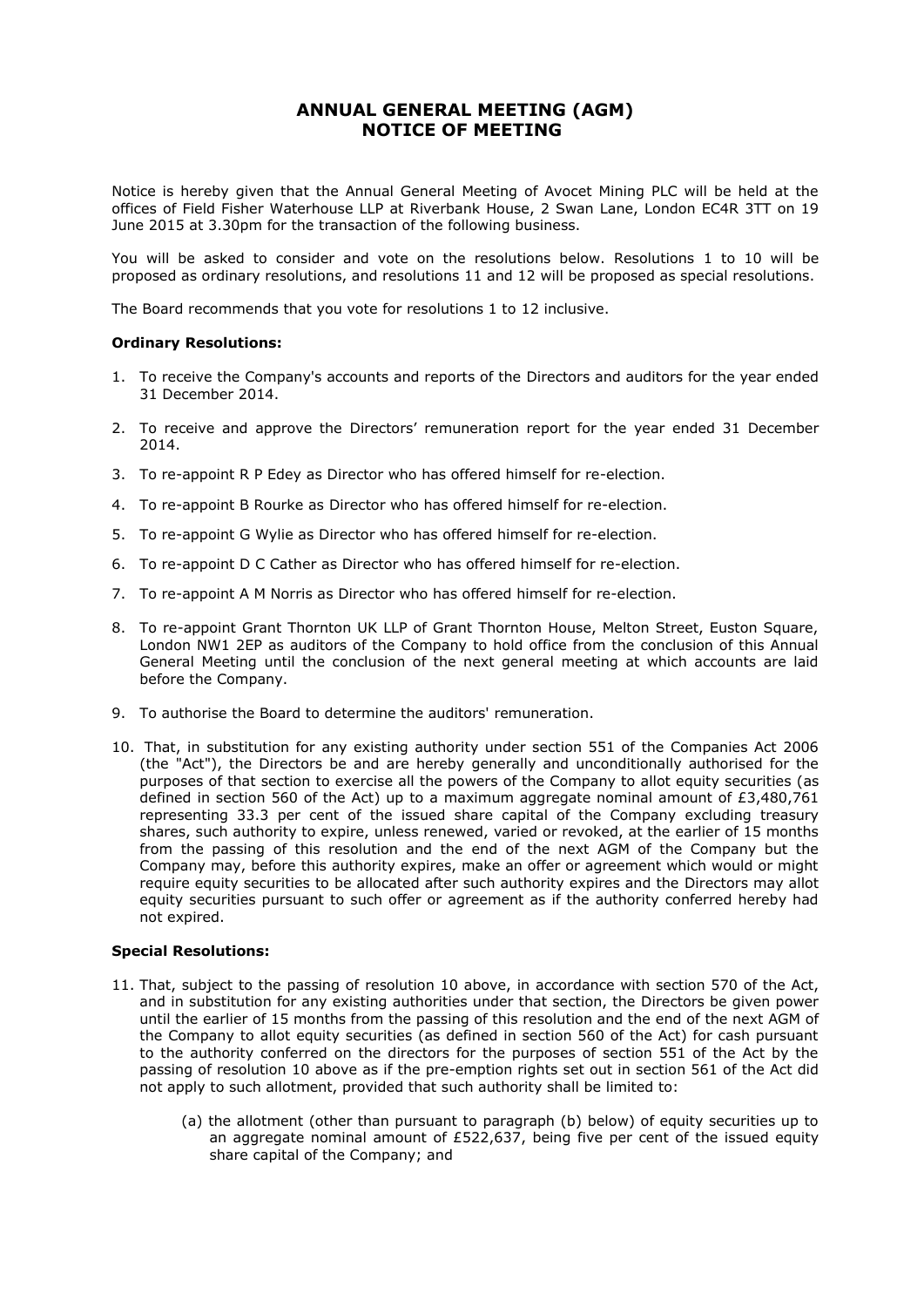(b) the allotment of equity securities in connection with an offer of such securities by way of rights issue or other issue pro-rata to existing holders of relevant equity securities in proportion (as nearly as may be) to the respective numbers of equity securities each then held by them, subject to such exclusions or other arrangements as the directors may deem necessary or expedient to deal with fractional entitlements or legal or practical problems under the laws of any territory or the requirements of any regulatory body, stock exchange or other authority in any jurisdiction.

This power applies in relation to a sale of shares which is an allotment of equity securities by virtue of section 560 of the Act as if in the first paragraph of this resolution the words "subject to the passing of resolution 10 above," and "pursuant to the authority conferred on the Directors for the purposes of section 551 of the Act by the passing of resolution 10 above", were omitted.

- 12. That the Company be and is hereby generally and unconditionally authorised for the purpose of section 701 of the Act to make market purchases (within the meaning of section 693(4) of the Act) of ordinary shares of 5 pence each in the capital of the Company on such terms and in such manner as the directors shall determine, provided that:
	- (a) the maximum aggregate number of ordinary shares hereby authorised to be acquired shall be 20,949,671 ordinary shares representing 10 per cent of the issued share capital of the Company;
	- (b) the minimum price which shall be paid for each ordinary share shall be its nominal value and the maximum price (excluding expenses) shall be an amount equal to 105 per cent of the average of the middle market quotations for the ordinary shares of the Company (derived from the London Stock Exchange Daily Official List) for the five business days prior to the date of purchase;
	- (c) the authority hereby given shall expire, unless varied, renewed or revoked, at the earlier of 15 months from the passing of this resolution and the end of the next AGM of the Company; and
	- (d) the Company may make a contract or contracts to purchase ordinary shares under the authority hereby conferred prior to the expiry of such authority which will or may be executed wholly or partly after the expiry of such authority and may make a purchase of ordinary shares in pursuance of any such contract or contracts.

22 May 2015 By order of the Board

**J E G M Wynn Company Secretary** Registered Office: 5th Floor, 15 Old Bailey London EC4M 7EF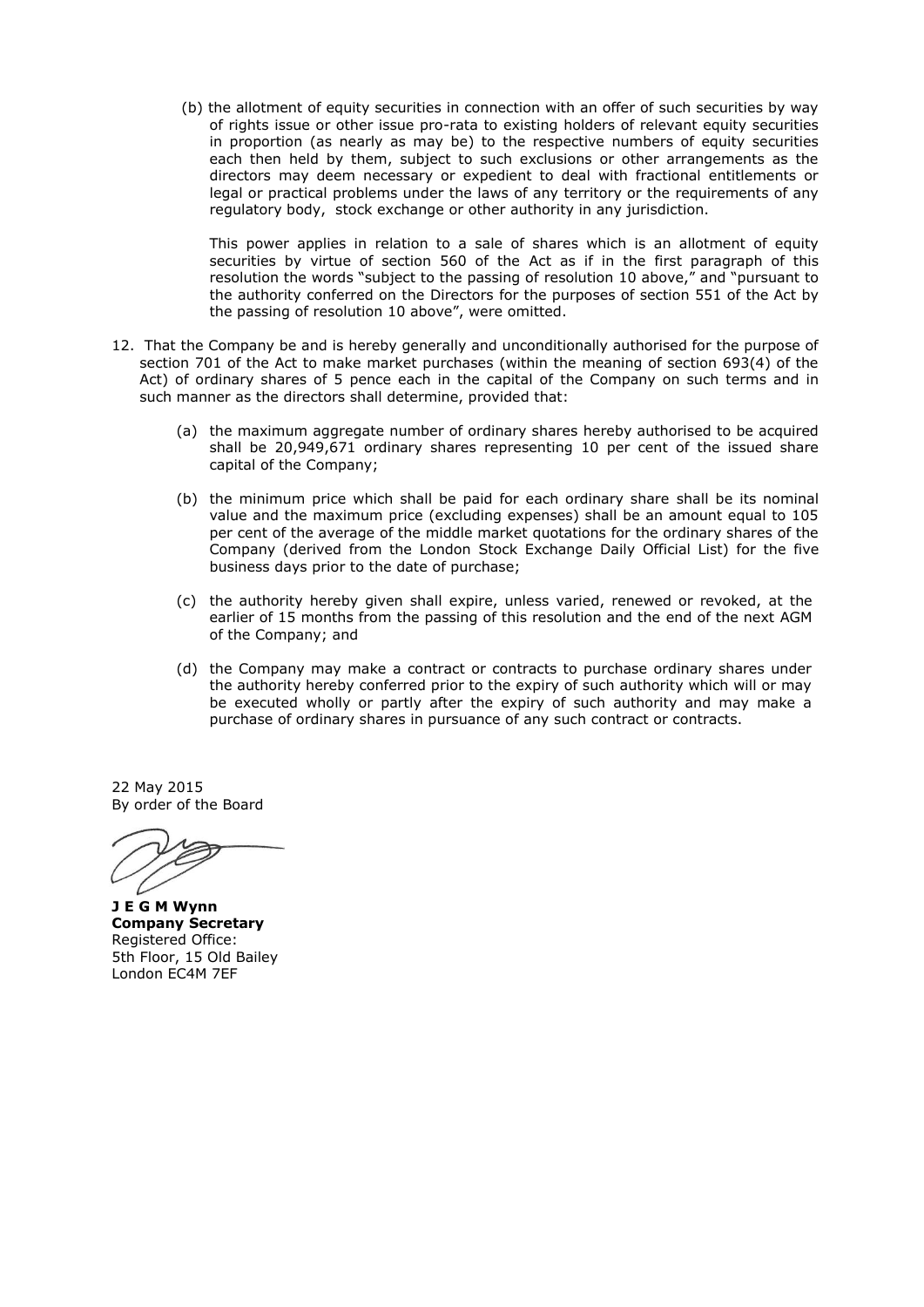# **Notes to Resolutions 3-7 - re-election of Directors**

In accordance with the guidance of the UK Corporate Governance Code, the Company has adopted the policy that all Directors stand for re-election by the shareholders at each AGM.

# **Notes to Resolution 10 - general authorities to allot equity securities**

It is proposed to renew the general authority previously granted to the directors to allot shares or other relevant securities. Resolution 10 would give the Directors authority until the end of the 2016 AGM or, if earlier, for the period ending 15 months after the date of this AGM, to allot additional shares up to an aggregate nominal amount of £3,480,761 representing 33.3 per cent of the issued share capital of the Company excluding treasury shares. The Directors have no present intention to exercise this authority.

# **Notes to Resolution 11 - disapplication of pre-emption rights**

Section 561 of the Companies Act 2006 gives holders of equity securities, with limited but important exceptions, certain rights of pre-emption on the issue for cash of new equity securities. The Board believes that it is in the best interests of shareholders that, as in previous years, the directors should have limited authority to allot equity share capital for cash without first having to offer such shares to existing shareholders. It is proposed that this authority will expire at the end of the 2016 AGM or, if earlier, 15 months after the date of this AGM. The authority proposed in resolution 11 will relate to allotments in respect of issues by way of rights (where difficulties arise in offering shares to certain overseas shareholders and in relation to fractional entitlements) and to allotments (other than in respect of rights issues) of equity securities having an aggregate nominal amount not exceeding £522,637, being five per cent of the issued equity share capital of the Company.

# **Notes to Resolution 12 - purchase of own shares**

Resolution 12 would give the Directors authority until the end of the 2016 AGM or, if earlier, 15 months after the date of this AGM, to purchase up to 10 per cent of the Company's own shares in the market at a price not less than the nominal value of the shares and not exceeding 105 per cent of the average of the middle market quotations for the ordinary shares of the Company for the five days prior to the date of purchase. The Directors will exercise the authority to purchase ordinary shares only where they consider that such purchases will be in the best interests of shareholders generally.

If this authority is exercised, the shares purchased by the Company will be cancelled, held in treasury or a combination of both, as the Directors consider appropriate at the time.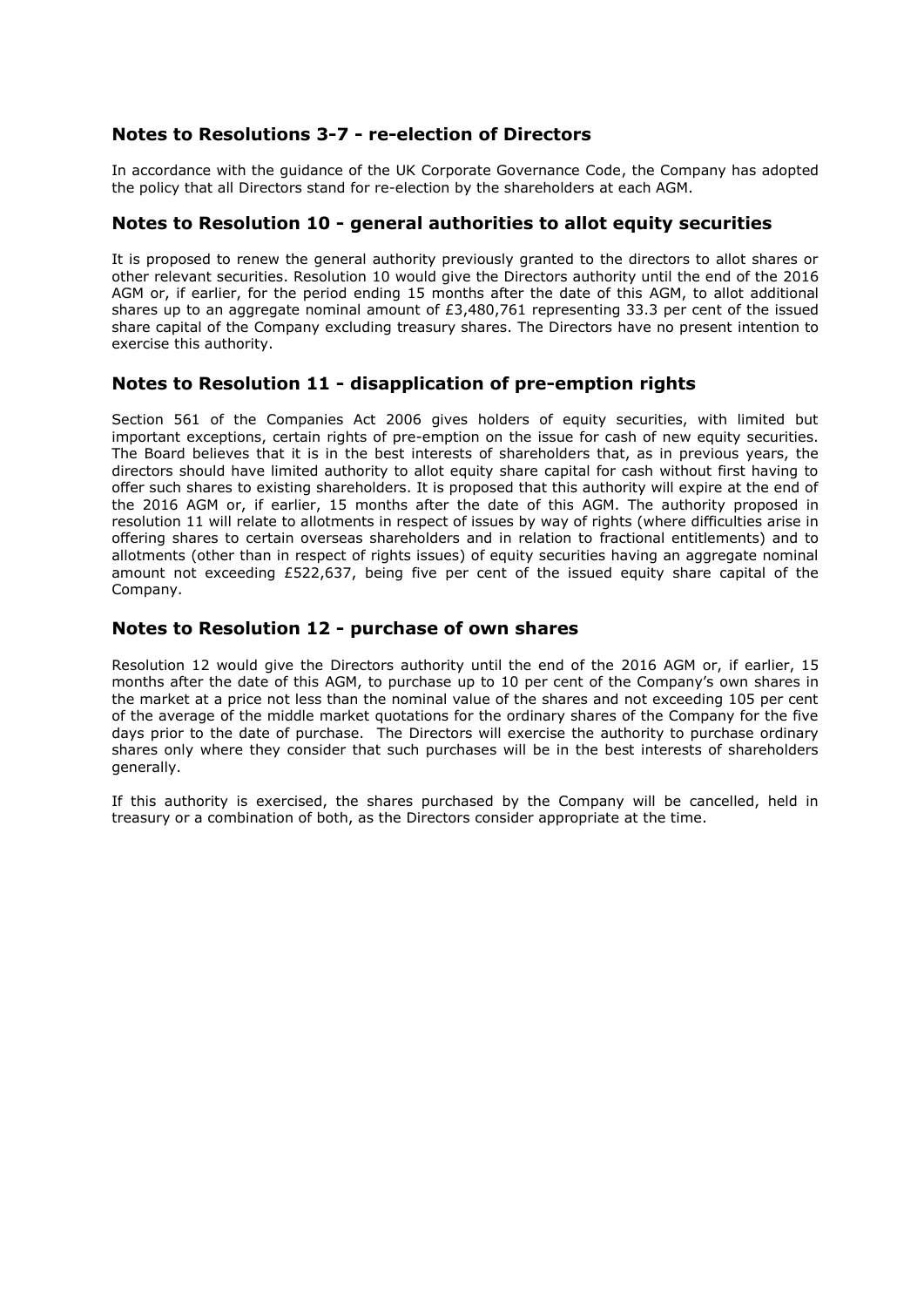# **Shareholder Notes**

### *Entitlement to attend and vote*

(a) Pursuant to regulation 41 of the Uncertificated Securities Regulations 2001, the Company specifies that only those shareholders registered in the Company's register of members at 6.00 p.m. on Wednesday 17 June 2015, or if the AGM is adjourned, at 6.00 p.m. on the day two days prior to the adjourned meeting, shall be entitled to attend or vote at the AGM in respect of the number of shares registered in their name at that time. Changes to entries on the register after such time will be disregarded in determining the rights of any person to attend or vote at the meeting.

### *Attending in person*

(b) Shareholders are invited to attend the Meeting in person. There is no requirement to bring any formal certificates or evidence of shareholding, although you will be asked to provide your name and address so you may be identified as a shareholder on the register.

### *Website giving information regarding the Meeting*

(c) Information regarding the Meeting, including the information required by section 311A of the Companies Act 2006, is available from [http://www.avocetmining.com](http://www.avocetmining.com/)

# *Corporate representatives*

(d) A corporation which is a member can appoint one or more corporate representatives who may exercise, on its behalf, all its powers as a member provided that no more than one corporate representative exercises powers over the same share.

### *Appointment of proxies*

- (e) A member entitled to attend and vote at the meeting convened by this notice is entitled to appoint one or more proxies to attend, speak and vote in his place. A proxy need not be a member of the Company. More than one proxy may be appointed to exercise the rights attaching to different shares held by the member, but a member may not appoint more than one proxy to exercise rights attached to any one share.
- (f) A Form of Proxy is enclosed for your use. The notes to the Form of Proxy explain how to direct your proxy how to vote on each resolution or withhold their vote. To be valid, the duly completed and executed Form of Proxy and the power of attorney or other authority (if any) under which they are signed or a copy of that power or authority certified notarially or in accordance with the Powers of Attorney Act 1971 must be deposited with the Company's registrars Computershare Investor Services PLC at The Pavilions, Bridgwater Road, Bristol BS99 6ZY not later than 48 hours before the time of the meeting or any adjourned meeting. In the case of joint holders, where more than one of the joint holders purports to appoint a proxy, only the appointment submitted by the most senior holder will be accepted. Seniority is determined by the order in which the names of the joint holders appear in the Company's register of members in respect of the joint holding (the first-named being the most senior). Completion and return of a Form of Proxy will not prevent a member from attending and voting if he or she so wishes. If you do not give your proxy an indication of how to vote on any resolution, your proxy will vote or abstain from voting at his or her discretion. Your proxy will vote (or abstain from voting) as he or she thinks fit in relation to any other matter which is put before the Meeting.
- (g) CREST members who wish to appoint a proxy or proxies through the CREST electronic proxy appointment service may do so by using the procedures described in the CREST manual. CREST personal members or other CREST sponsored members, and those CREST members who have appointed a service provider, should refer to their CREST sponsor or voting service provider(s), who will be able to take the appropriate action on their behalf.

In order for a proxy appointment or instruction made using the CREST service to be valid, the appropriate CREST message (a "CREST Proxy Instruction") must be properly authenticated in accordance with Euroclear UK & Ireland Limited's specifications, and must contain the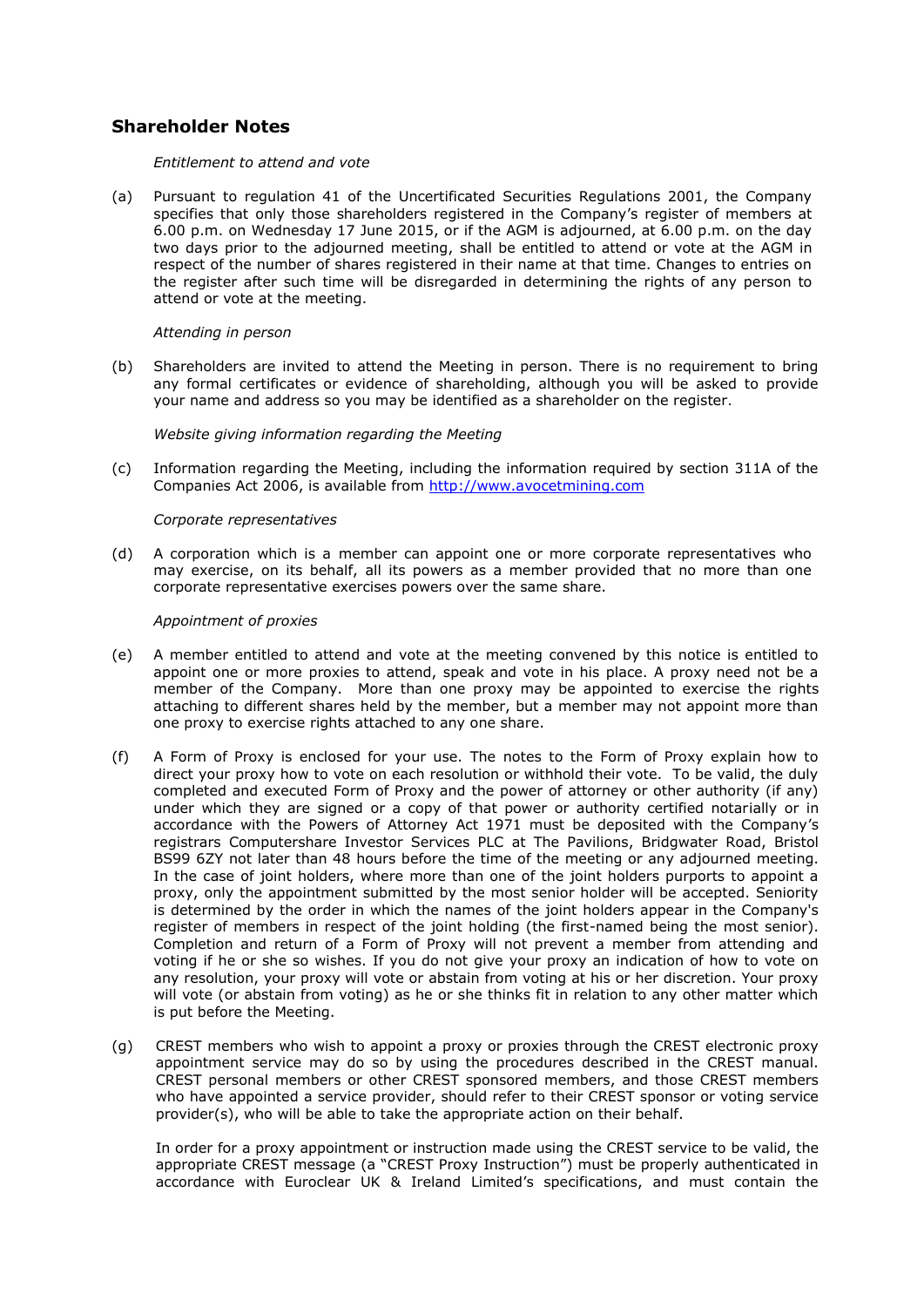information required for such instruction, as described in the CREST manual (available via www.euroclear.com/CREST). The message, regardless of whether it constitutes the appointment of a proxy or is an amendment to the instruction given to a previously appointed proxy must, in order to be valid, be transmitted so as to be received by the issuer's agent (ID 3RA50) by 3.30pm on 17 June 2015. For this purpose, the time of receipt will be taken to be the time (as determined by the time stamp applied to the message by the CREST application host) from which the issuer's agent is able to retrieve the message by enquiry to CREST in the manner prescribed by CREST. After this time any change of instructions to proxies appointed through CREST should be communicated to the appointee through other means.

CREST members and, where applicable, their CREST sponsors, or voting service providers should note that Euroclear UK & Ireland Limited does not make available special procedures in CREST for any particular message. Normal system timings and limitations will, therefore, apply in relation to the input of CREST Proxy Instructions. It is the responsibility of the CREST member concerned to take (or, if the CREST member is a CREST personal member, or sponsored member, or has appointed a voting service provider, to procure that his CREST sponsor or voting service provider(s) take(s)) such action as shall be necessary to ensure that a message is transmitted by means of the CREST system by any particular time. In this connection, CREST members and, where applicable, their CREST sponsors or voting system providers are referred, in particular, to those sections of the CREST manual concerning practical limitations of the CREST system and timings.

The Company may treat as invalid a CREST Proxy Instruction in the circumstances set out in Regulation 35(5)(a) of the Uncertificated Securities Regulations 2001.

### *Issued shares and total voting rights*

(h) As at 6.00 pm on 21 May 2015, the Company's issued share capital comprised 209,496,710 ordinary shares of 5 pence each. Each ordinary share carries the right to one vote at a general meeting of the Company and, after excluding the 442,009 shares held by the Company in treasury, the total number of voting rights in the Company as at 6.00 pm on 21 May 2015 is 209,054,701.

The website referred to in note (c) includes information on the number of shares and voting rights.

### *Communication*

- (i) Shareholders are encouraged to put questions to the Board in advance of the AGM. Except as provided above, members who have queries for the Board, or have general queries about the AGM itself, should use the following means of communication (no other methods of communication will be accepted):
	- By post, addressed to The Company Secretary, Avocet Mining PLC, 5th Floor, 15 Old Bailey, London EC4M 7EF; or
	- By email to **AGM2015@avocetmining.com**; or
	- By telephone call +44 203 709 2572 asking to speak with the Company Secretary.

### *Questions at the Meeting*

- (j) Under section 319A of the Companies Act 2006, the Company must answer any question you ask relating to the business being dealt with at the meeting unless:
	- answering the question would interfere unduly with the preparation for the meeting or involve the disclosure of confidential information;
	- the answer has already been given on a website in the form of an answer to a question; or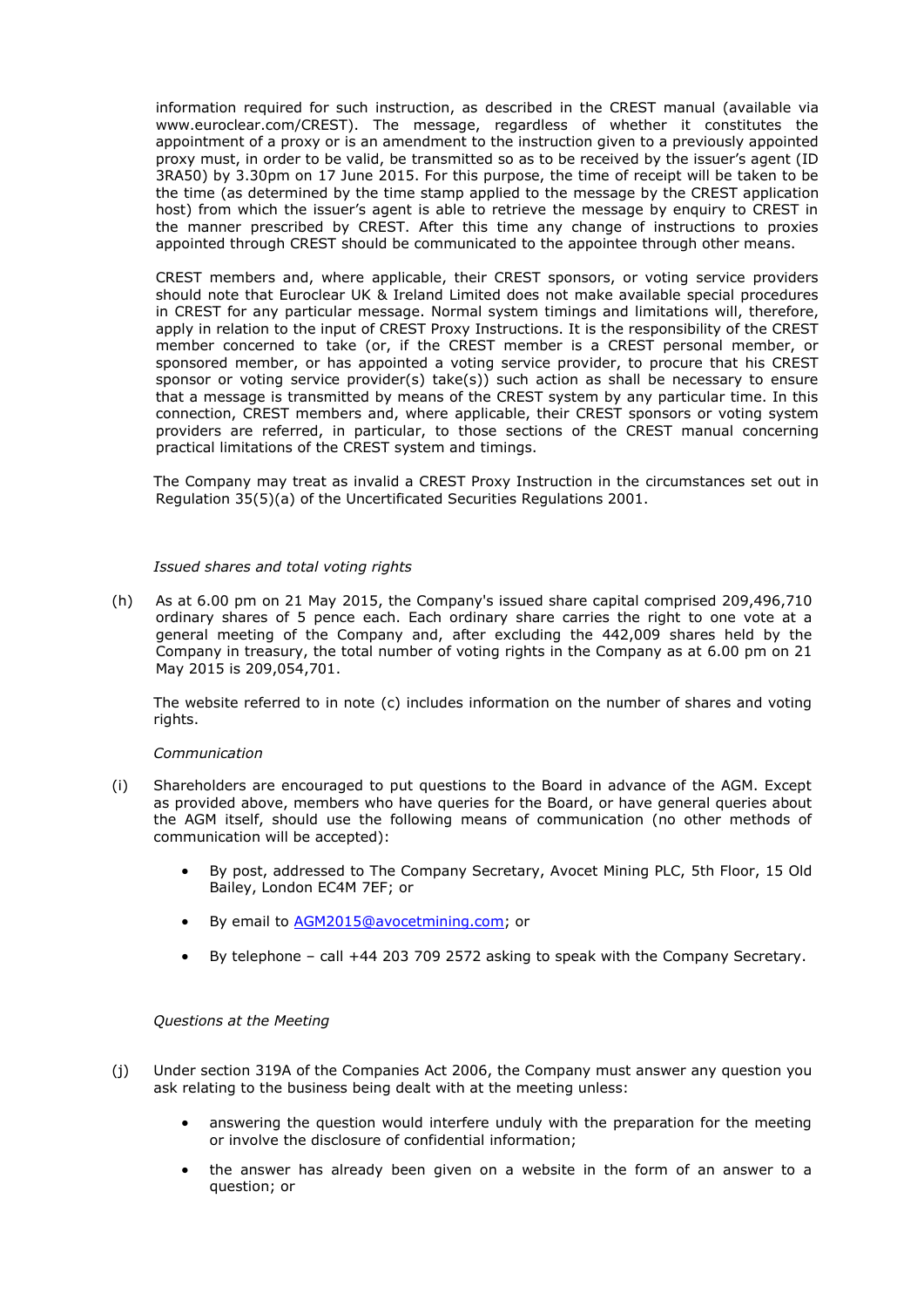it is undesirable in the interests of the Company or the good order of the meeting that the question be answered.

### *Website publication of audit concerns*

(k) Pursuant to Chapter 5 of Part 16 of the Companies Act 2006 (sections 527 to 531), where requested by a members or members meeting the qualification criteria set out at note (l) below, the Company must publish on its website a statement setting out any matter that such members propose to raise at the AGM relating to the audit of the Company's accounts (including the auditor's report and the conduct of the audit) that are to be laid before the AGM.

Where the Company is required to publish such a statement on its website:

- it may not require the members making the request to pay any expenses incurred by the Company in complying with the request;
- it must forward the statement to the Company's auditors no later than the time the statement is made available on the Company's website; and
- the statement may be dealt with as part of the business of the AGM.

### The request:

- may be in hard copy form or in electronic form (see note (l) below);
- either set out the statement in full or, if supporting a statement sent by another member, clearly identify the statement which is being supported;
- must be authenticated by the person or persons making it (see note (l) below); and
- be received by the Company at least one week before the AGM.

### *Members' qualification criteria*

(l) In order to be able to exercise the members' right to require the Company to publish audit concerns (see note (k)),

the relevant request must be made by:

- a member or members having a right to vote at the AGM and holding at least 5% of total voting rights of the Company; or
- at least 100 members have a right to vote at the AGM and holding, on average, at least £100 of paid up share capital.

For information on voting rights, including the total number of voting rights, see note (h) above and the website referred to in note (c).

*Submission of hard copy and electronic requests and authentication requirements*

(m) Where a member or members wishes to request the Company to publish audit concerns (see note (k)),

such request must be made in one of the following ways:

- A hard copy request which is signed by you, states your full name and address and is sent to the Company Secretary, Avocet Mining PLC, 5<sup>th</sup> Floor, 15 Old Bailey, London EC4M 7EF.
- A request which is signed by you, states your full name and address and is sent by fax to +44 203 709 2578 marked for the attention of the Company Secretary.